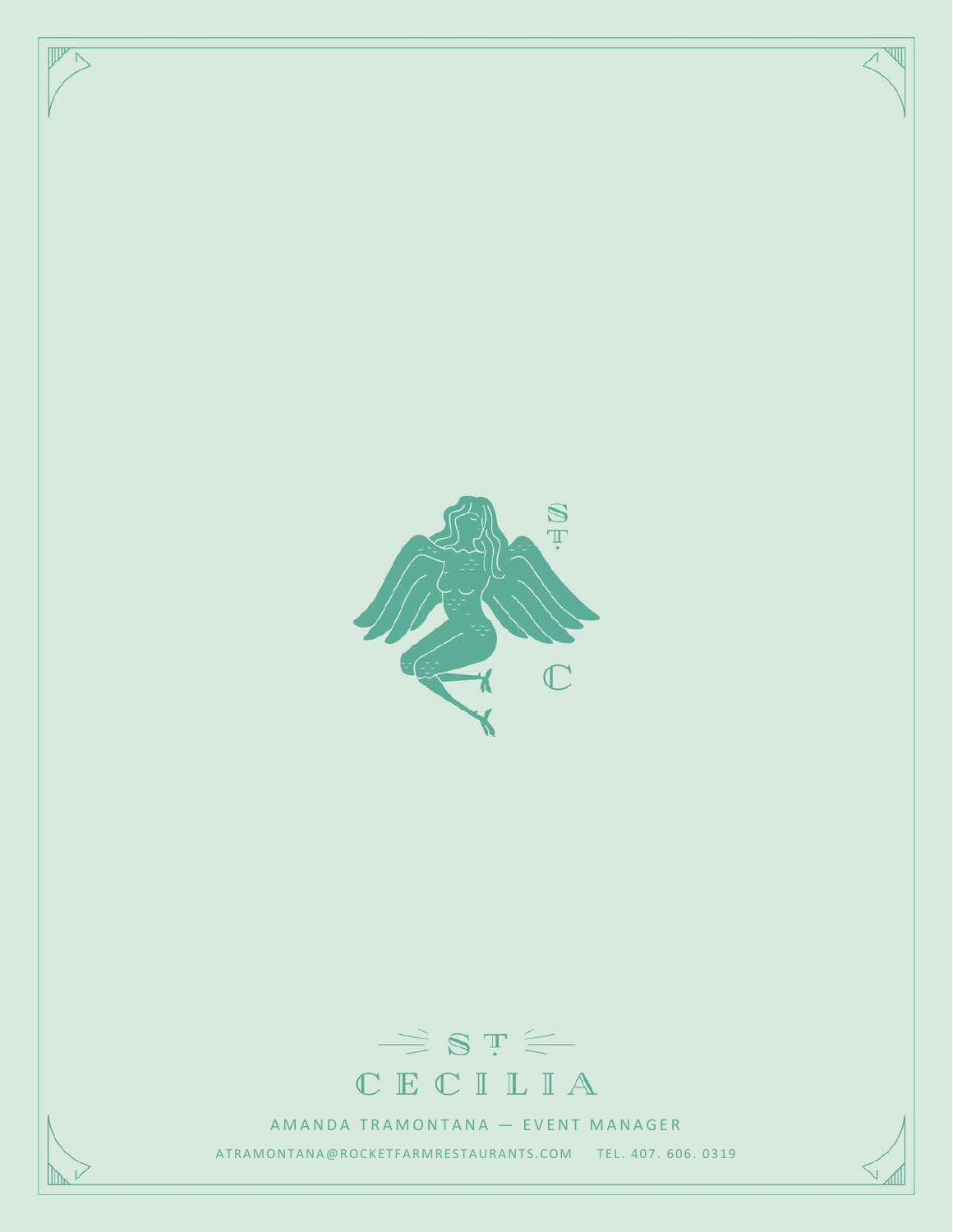## DINNER EVENT MENU

\$65 per person (3) courses \$81 per person (4) courses, including primi supplement

#### ANTIPASTI

*choose one, to be plated individually*

LITTLE GEM CAESAR, almonds, pecorino, pangrattato, mint BURRATA, beets, pistachio pesto, baby lettuces INSALATA MISTA, roasted garlic, soft herbs, crouton RIBOLLITA, white bean soup, kale, prosciutto

#### PRIMI

\$16 per person supplement *choose one, to be plated individually*

STROZZAPRETTI CACIO e PEPE, pecorino romano, parmigiano reggiano, black pepper AGNOLOTTI, braised beef cheek, parmigiano crema, bordelaise LUMACHE, sausage ragù, basil CASARECCE, arrabiata, mozzarella, wild oregano, chili

#### SECONDI

*choose two, for your guests to select from*

MARKET FISH, broccolini, prosciutto, charred lemon SWORDFISH, warm farro salad, ember roasted vegetables, benne seeds, salsa verde POLENTA, roasted wild mushrooms, walnuts, cippolini (V, GF) NEW YORK STRIP, potato purée, crispy kale, madeira jus ROASTED CHICKEN, artichokes, tomato, roasted garlic jus

#### DESSERT

*choose one, to be plated individually* CHOCOLATE BRULEE TART, olive oil, chocolate crumble, chantilly TORTA DI FRAGOLE, three milk cake, balsamic, strawberries, vanilla crema

*Please keep in mind St. Cecilia is a seasonal kitchen, therefore some menu items may change by the time your event takes place. Please check in with the Event Manager regarding the most current seasonal items and dessert. Thank* 

*you!* 

### ST CECILIA